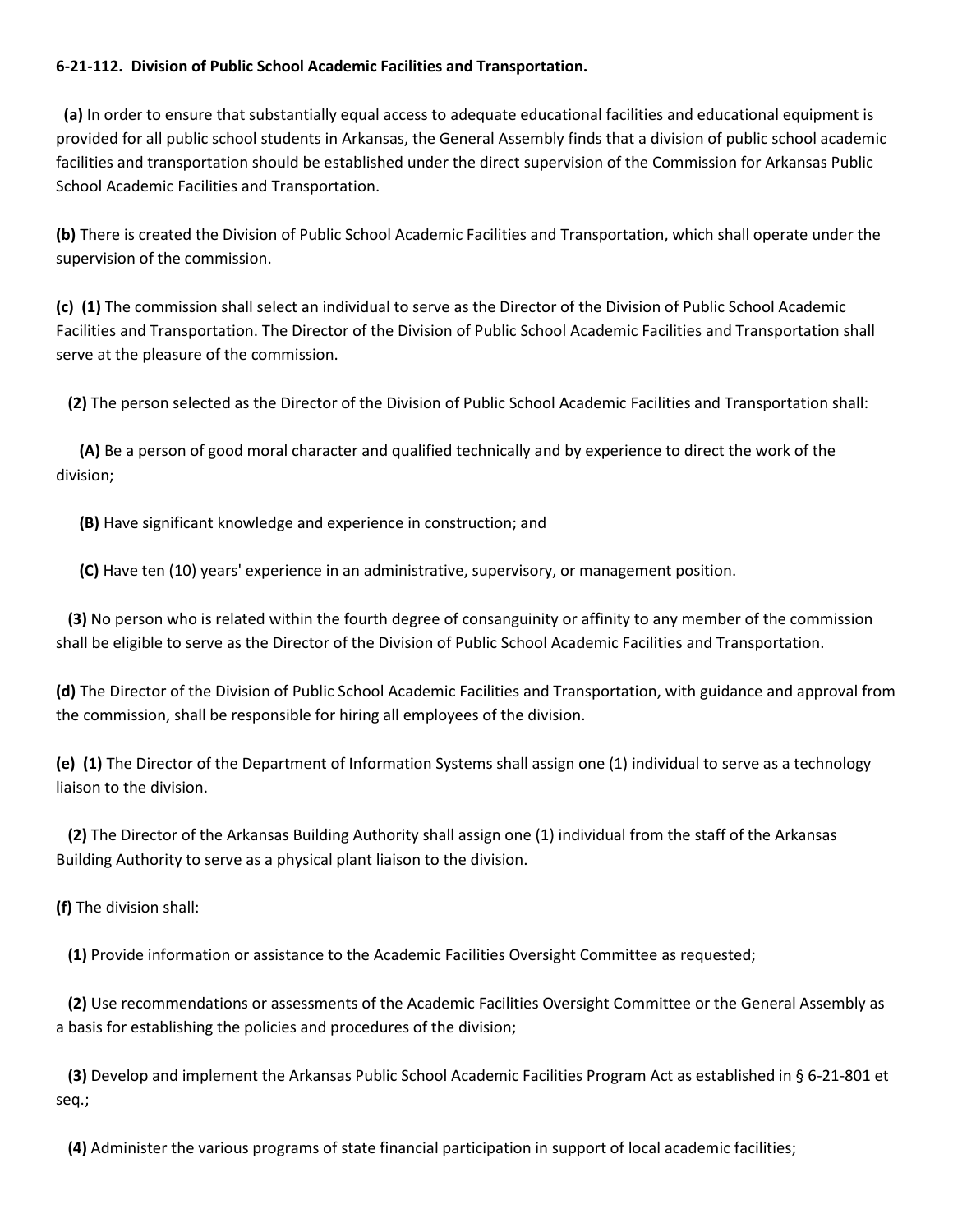**(5) (A)** Develop and implement an ongoing uniform process for collecting, inventorying, and updating information on the state of condition of all public school academic facilities in the state.

**(B)** If the process developed is an automated statewide system, it shall encompass all school districts;

 **(6)** Develop and implement an ongoing process for collecting records from state agencies of all lawfully required inspections of public school academic facilities conducted by state agencies and commissions;

 **(7)** Develop a facility cost index that provides a methodology for comparing the cost of repairing the condition of a public school academic facility to the cost of replacing the public school academic facility with a facility containing the same amount of square footage;

**(8)** Conduct unannounced random on-site inspections of public school academic facilities;

 **(9)** Enforce through planning minimum standards for accessibility to public school academic facilities and programs for individuals with disabilities;

 **(10)** Develop guidelines for competitive bidding, competitive negotiation, and other methods of procurement for public school academic facilities projects;

 **(11)** Develop incentive programs to reward school districts for innovative, effective, and efficient use of local and state resources with regard to public school academic facilities;

**(12)** Review applicable statutes and rules for conflicts with or omission of energy-related content;

 **(13)** Administer the school transportation program in the various school districts of Arkansas, including without limitation:

**(A)** The training of school bus drivers; and

**(B)** The inspection of school buses, as defined in § 6-19-110;

 **(14)** Keep records showing a description of each school district in the state, a map showing the school districts with current and accurate boundaries, the location of the academic facilities, and the electoral zones, if any, into which each school district has been divided;

 **(15) (A)** Report by October 1 of each year to the Governor, the House Committee on Education, the Senate Committee on Education, and the Academic Facilities Oversight Committee on the state of condition of academic facilities statewide using the following building and design systems:

 **(i)** Site land and all improvements to the site, excluding permanent or temporary buildings, such as grading, drainage, drives, parking areas, walks, landscaping, and playgrounds;

**(ii)** Roofing;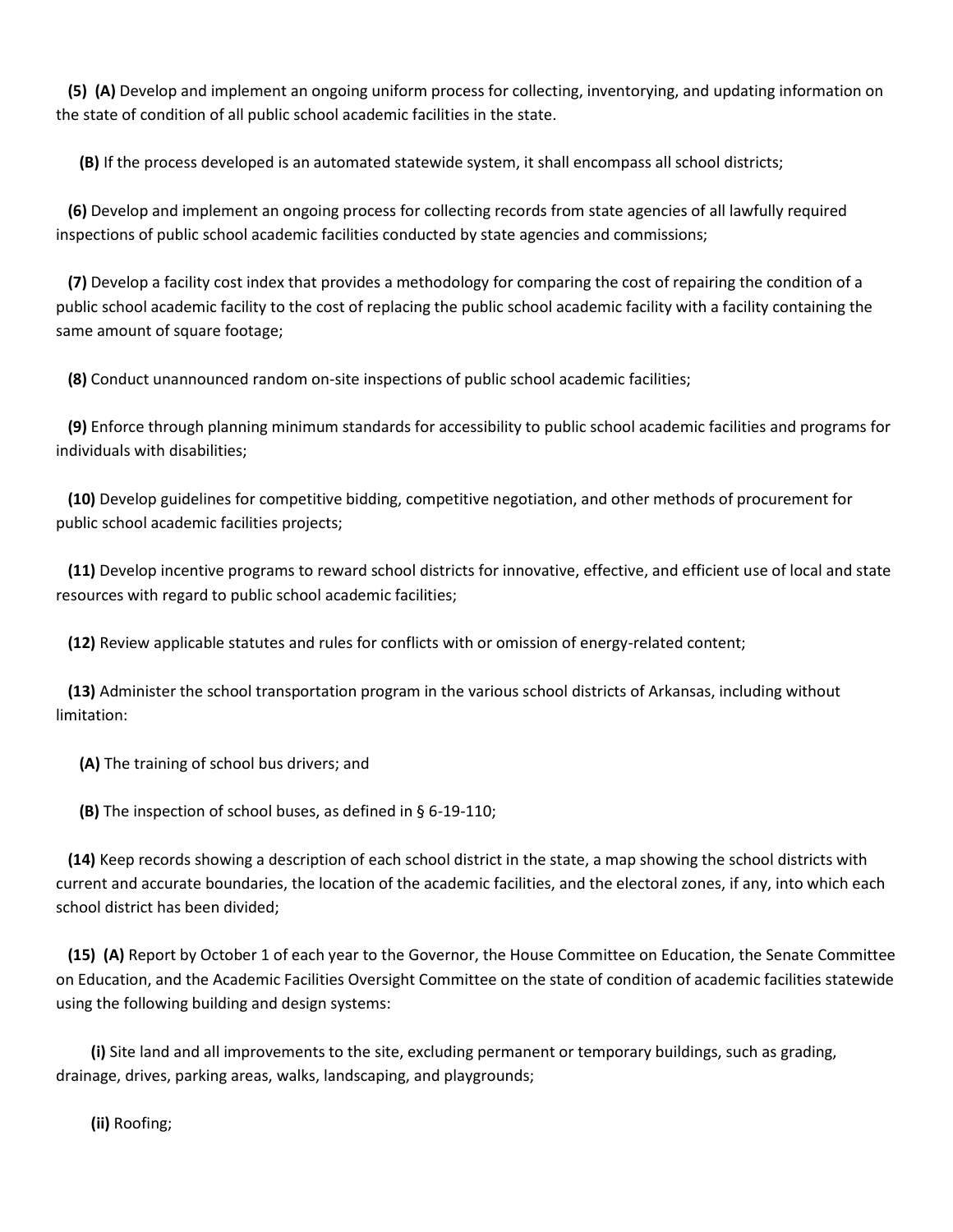**(iii)** Exterior;

**(iv)** Structure;

**(v)** Interior;

**(vi)** Heating, ventilation, and air conditioning;

**(vii)** Plumbing and water supply;

**(viii)** Electrical;

**(ix)** Technology;

**(x)** Fire and safety;

**(xi)** Specialty items, including equipment and furnishings; and

**(xii)** Space utilization.

 **(B)** The report also shall include summary results of lawfully required inspections of public school academic facilities by state agencies and commissions;

 **(16)** Report by October 1 of each even-numbered year to the Governor, the House Committee on Education, the Senate Committee on Education, and the Academic Facilities Oversight Committee on the state academic facilities master plan;

**(17)** Maintain a public access website dedicated to public school academic facilities; and

**(18)** Develop and implement a statewide facilities needs priority list that provides a methodology for:

**(A)** Prioritization of state school district facility needs; and

**(B)** Comparing the school district advancement of improving facility conditions with school district master plans.

**(g)** The division may:

 **(1)** Contract with, retain the services of, or designate and fix the compensation of consultants, advisors, architects, engineers, and other independent contractors as may be necessary or desirable to carry out the Arkansas Public School Academic Facilities Program or any related program over which the division has authority;

 **(2) (A)** Accept all donations, grants of money, equipment, supplies, materials, and services conditional or otherwise from private sources, from municipal and county governments, from the state, and from the federal government.

**(B)** The division may use any of its resources to further the division's purposes and functions; and